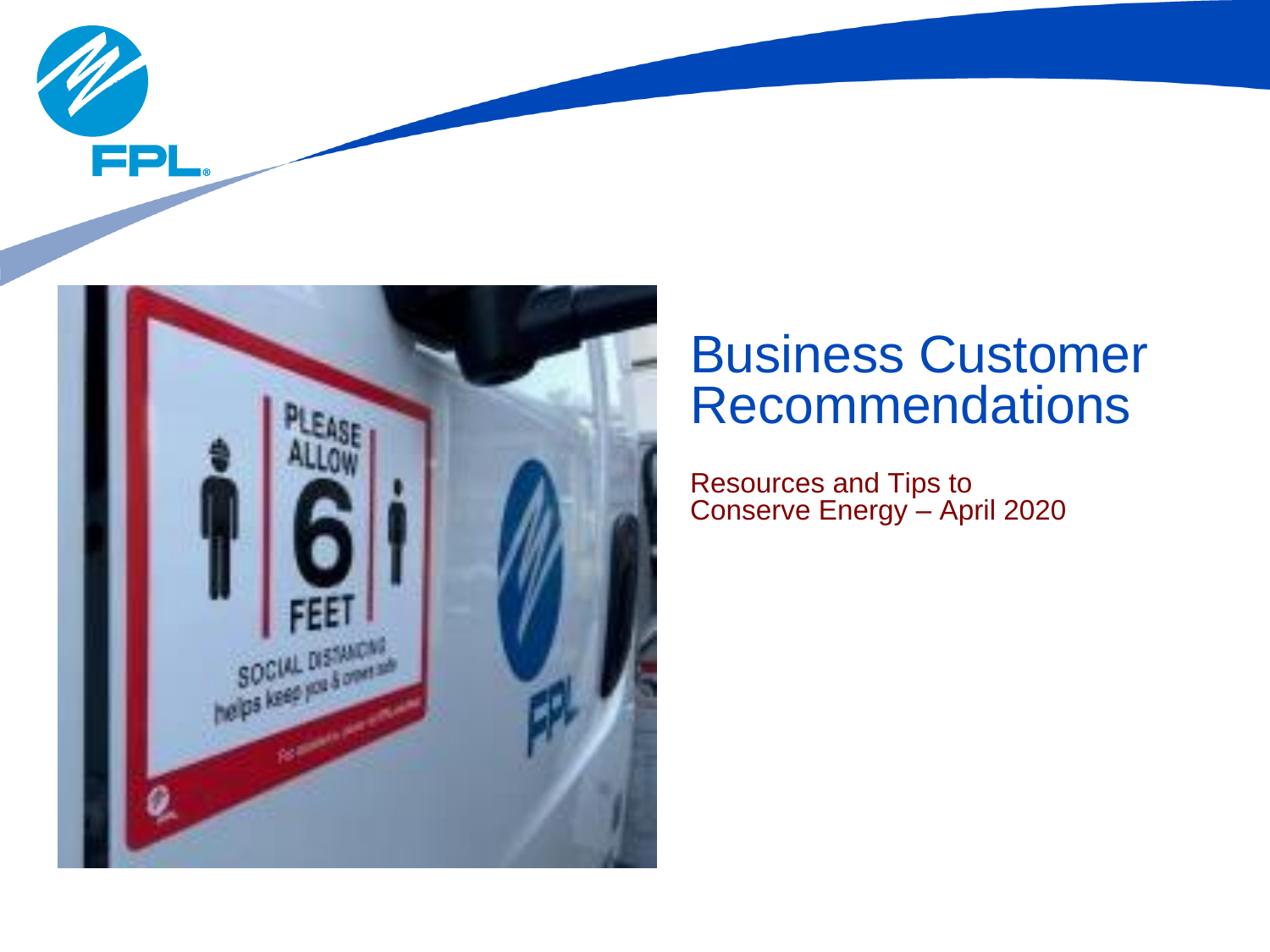## How is FPL helping our customers and the community "now"?

- From **lowering May bills by nearly 25%** to providing payment assistance, we'll work with you to make sure your lights stay on
- For customers experiencing hardship as a result of COVID-19, we have resources from FPL available to help
- We have also implemented measures, such as suspending electrical disconnections, providing payment extensions and waiving certain late payment fees for customers in a hardship situation – policies that will remain in effect while Florida is under a state of emergency
- We encourage you to explore **resources** available to learn about Coronavirus Aid, Relief, and Economic Security (CARES) Act. We'll continue to help connect customers with appropriate resources from federal, state and local agencies
- Consider our **tips and tools** to help manage energy usage and expenses

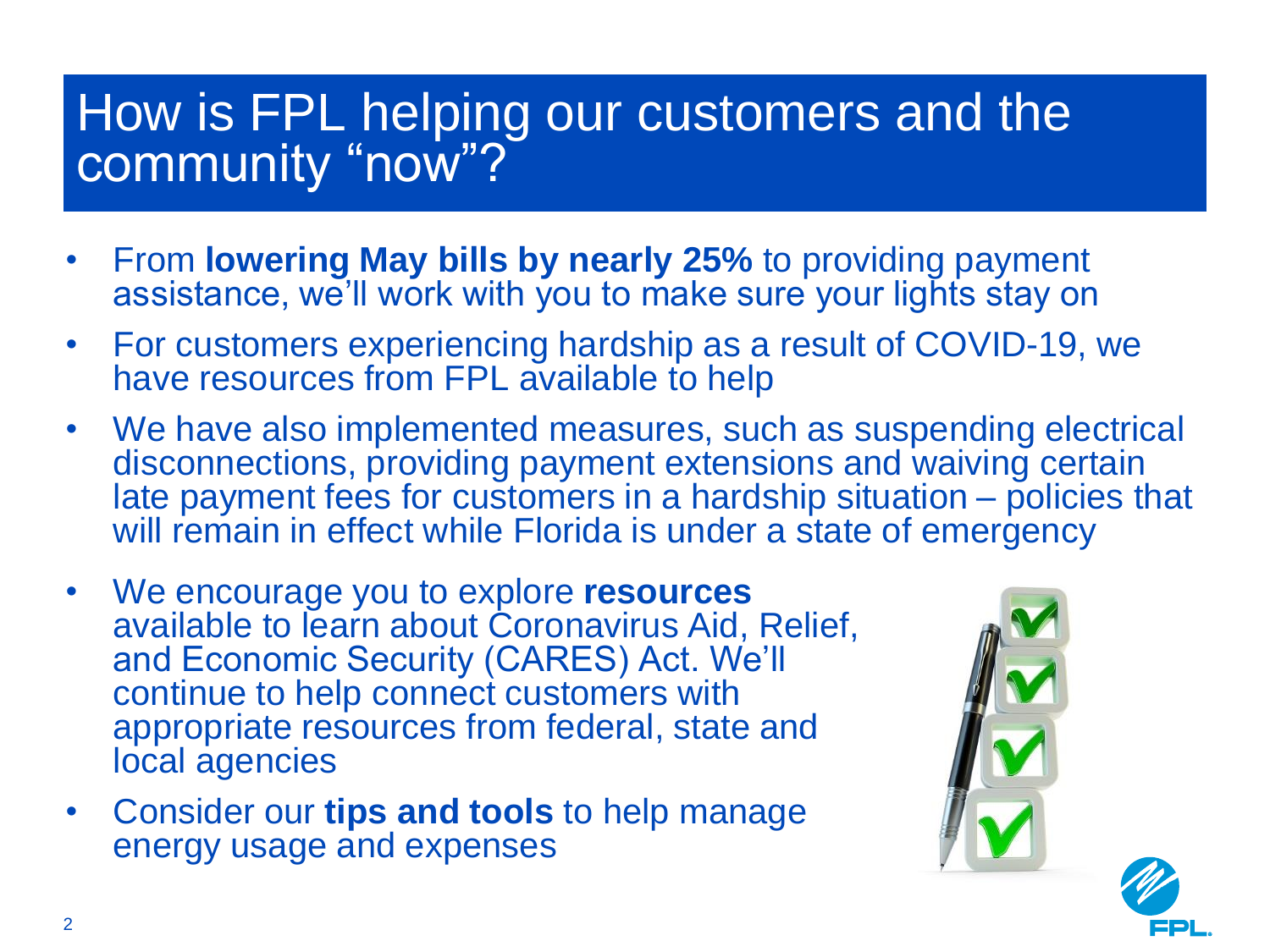# We have energy saving tips and tools that can help you manage your bill

### Heating, Ventilation, and A/C

- Avoid overcooling underutilized spaces
- Raise thermostat settings to reduce consumption while still maintaining appropriate humidity control (typically, 65% relative humidity or less)
	- In most cases we recommend raising the temperature to 82 degrees or higher when unoccupied, however, consider turning the A/C completely off if humidity control is not a concern
	- Keep in mind that raising settings may not be appropriate for all applications (for example candy stores, libraries, art work and any location that is temperature or humidity sensitive)
	- Use shades and blinds to reduce direct heat gain



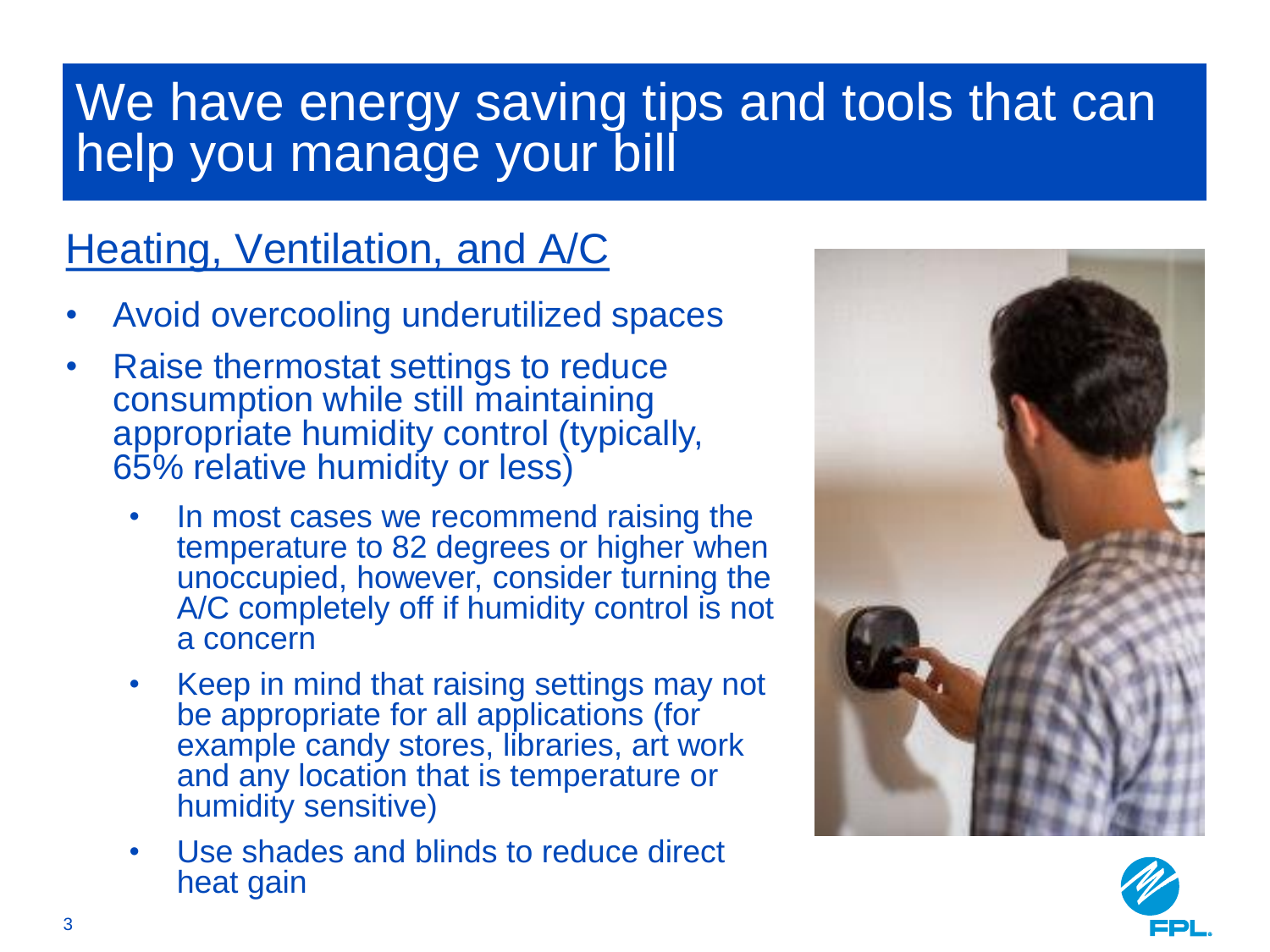# We have energy saving tips and tools that can help you manage your bill

### Heating, Ventilation, and A/C (cont'd)



- Turn off or reduce outside air intake system
- Turn off or reduce exhaust air systems
- As always, check local codes for allowable minimums

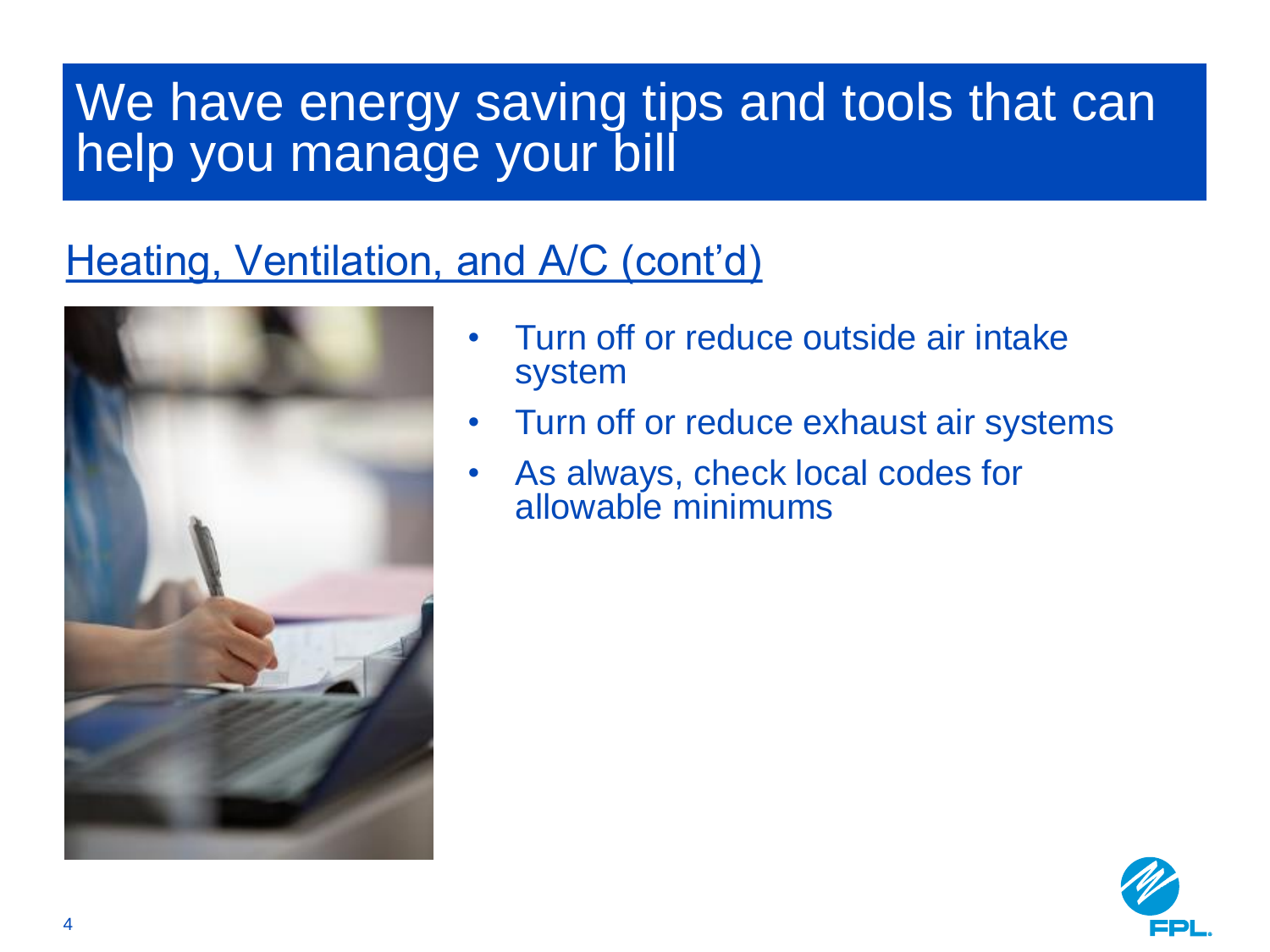# Additional quick and effective ways to help conserve energy and trim costs

### **Equipment**

### **Plug Load**

- Unplug or turn off unnecessary appliances (breakroom equipment, water coolers, etc.)
- Turn off water heater
- Turn off office equipment such as, computers, printers, copy machines, or set them to "sleep mode" when not in use

#### **Pumps**

• For pools that are closed, consider reducing pump runtime to minimum needed to maintain water quality and code compliance



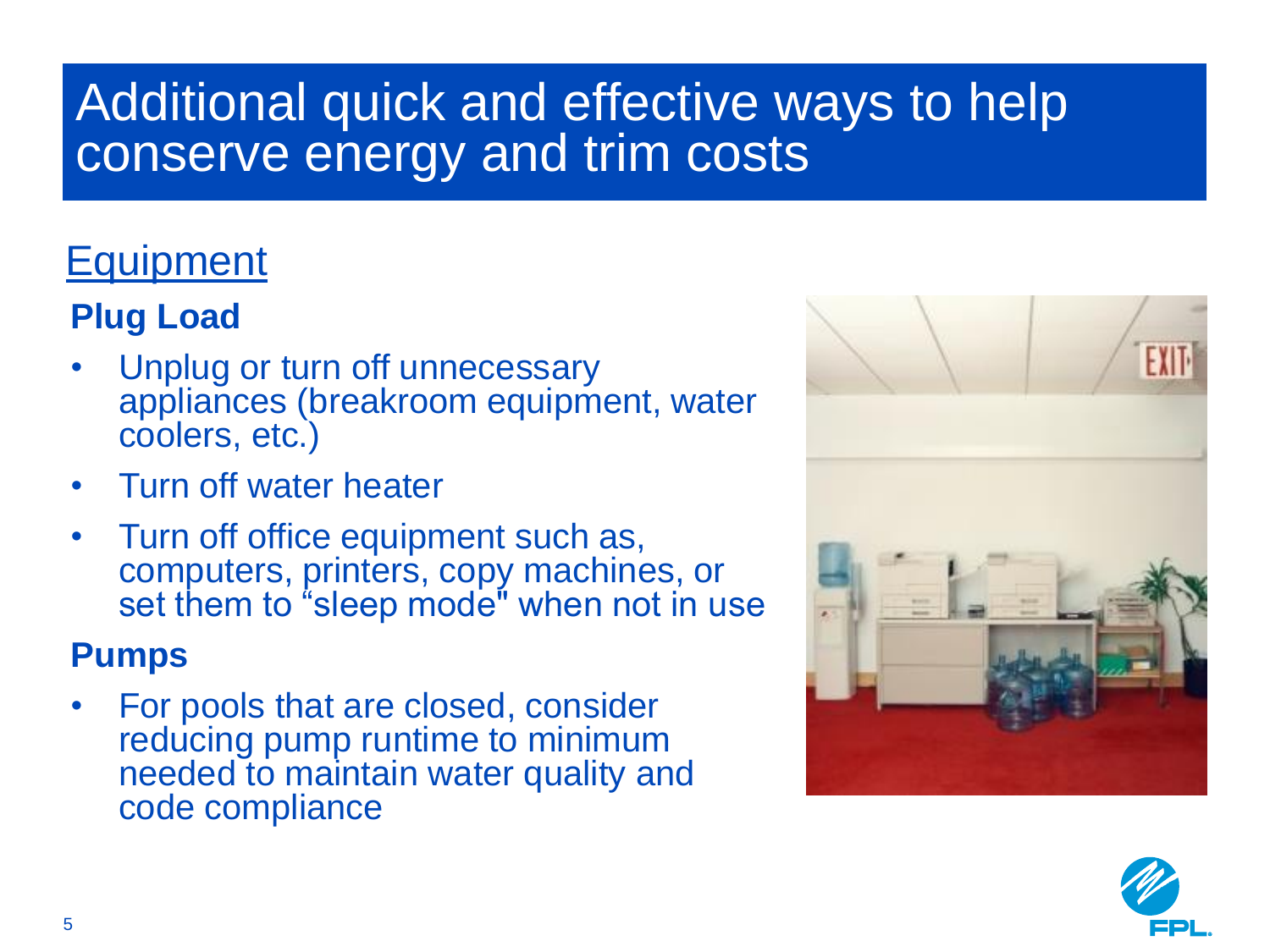# Additional quick and effective ways to help conserve energy and trim costs

### Equipment (cont'd)

### **Refrigeration**

• Consider consolidating and turning off unused refrigeration equipment. Examples include refrigerators, vending machines, walk-in coolers, ice machines, etc.

### **Lighting**

- Turn off lights if not needed for safety or emergency lighting purposes
- Adjust and turn off lights where practical in parking lot and garage lighting

*For a more complete list of equipment, please visit FPL.com*



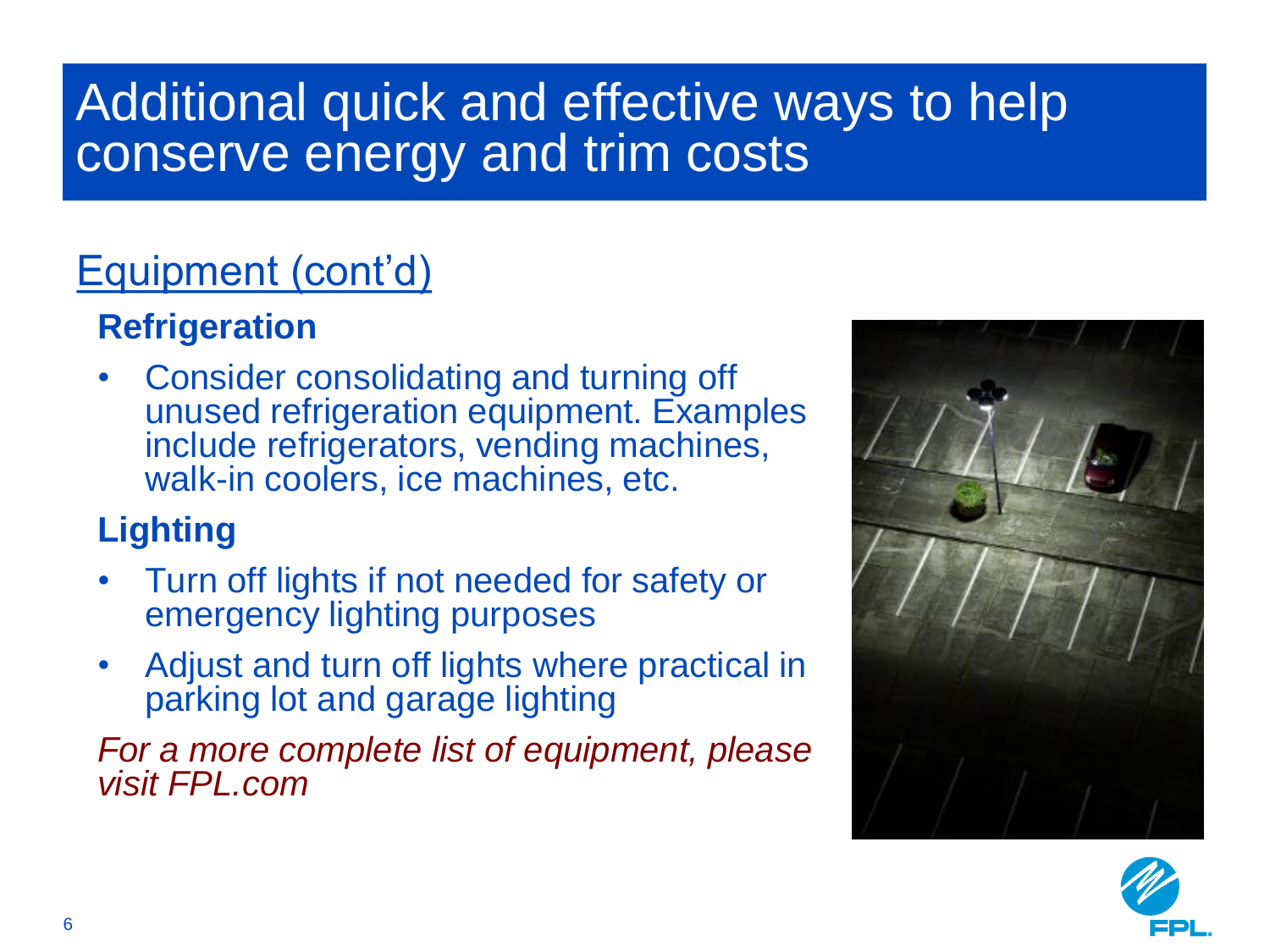## Manage your energy and see your actual cost and usage using online tools

### Additional Tips

- Visit your business at night and while shut down
	- Walk through, taking temperature readings, observing lighting settings, and listening for running equipment
	- List findings and then work to reduce unnecessary operation of equipment
	- Visit your **Business Energy Dashboard** on FPL.com to track improvements, and identify usage trends, including your peak electrical demand



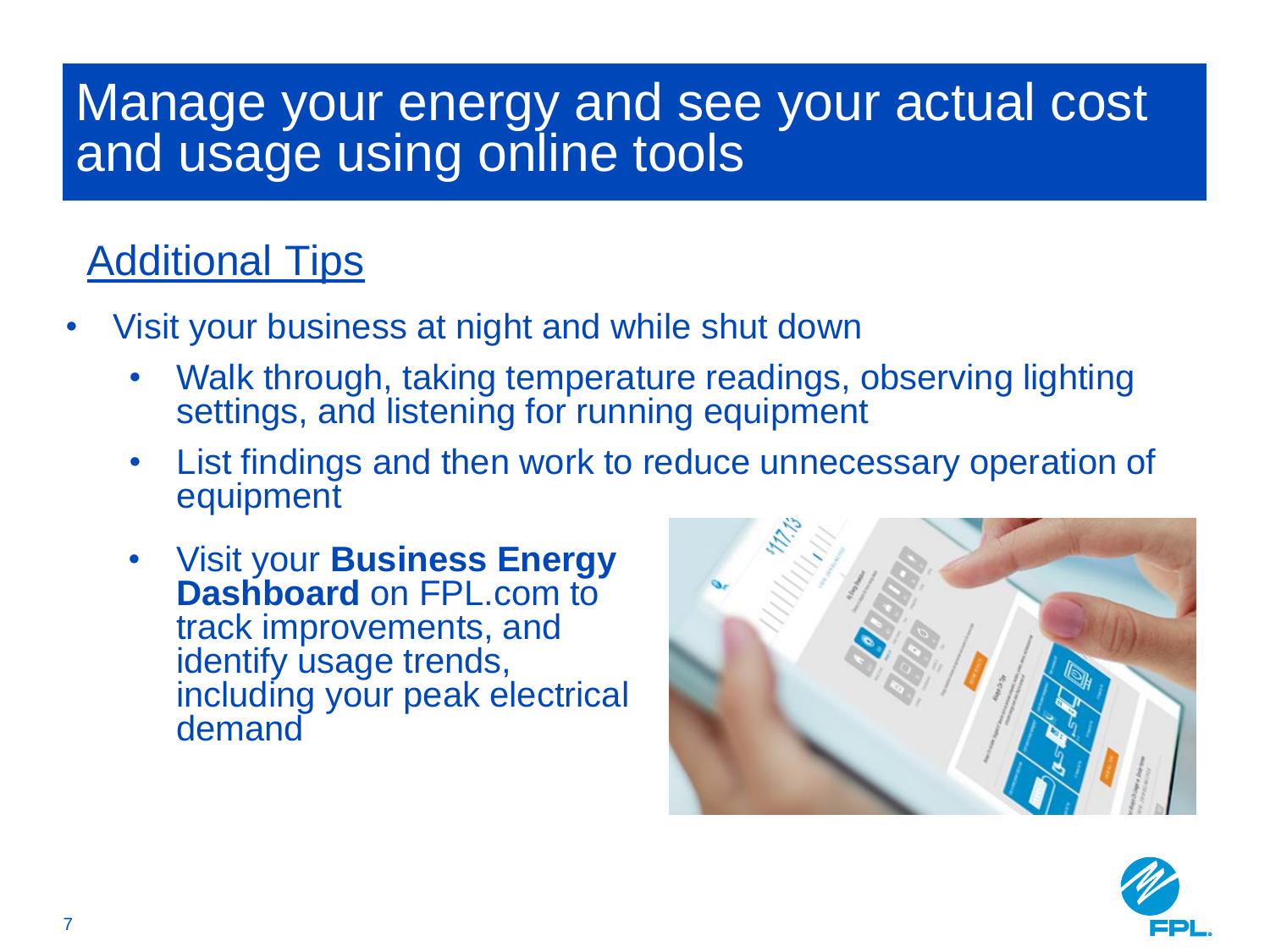# You may be eligible for funding under these programs









#### **Paycheck** Protection Program

- Provides direct incentive to keep workers on payroll
- Loan will be forgiven if funds are appropriately used for payroll, rent, mortgage and utilities

#### Economic Injury Disaster Loan

- Working capital loans that may be used to pay fixed debts, payroll, accounts payable and other bills
- May include a loan advance that does not need to be repaid

#### **SBA Express** Bridge Loan

• Provides access for up to \$25K with less paperwork if you have an existing relationship with **SBA** 

#### SBA Debt Relief

• SBA will pay principal and interest on specific new and current loans